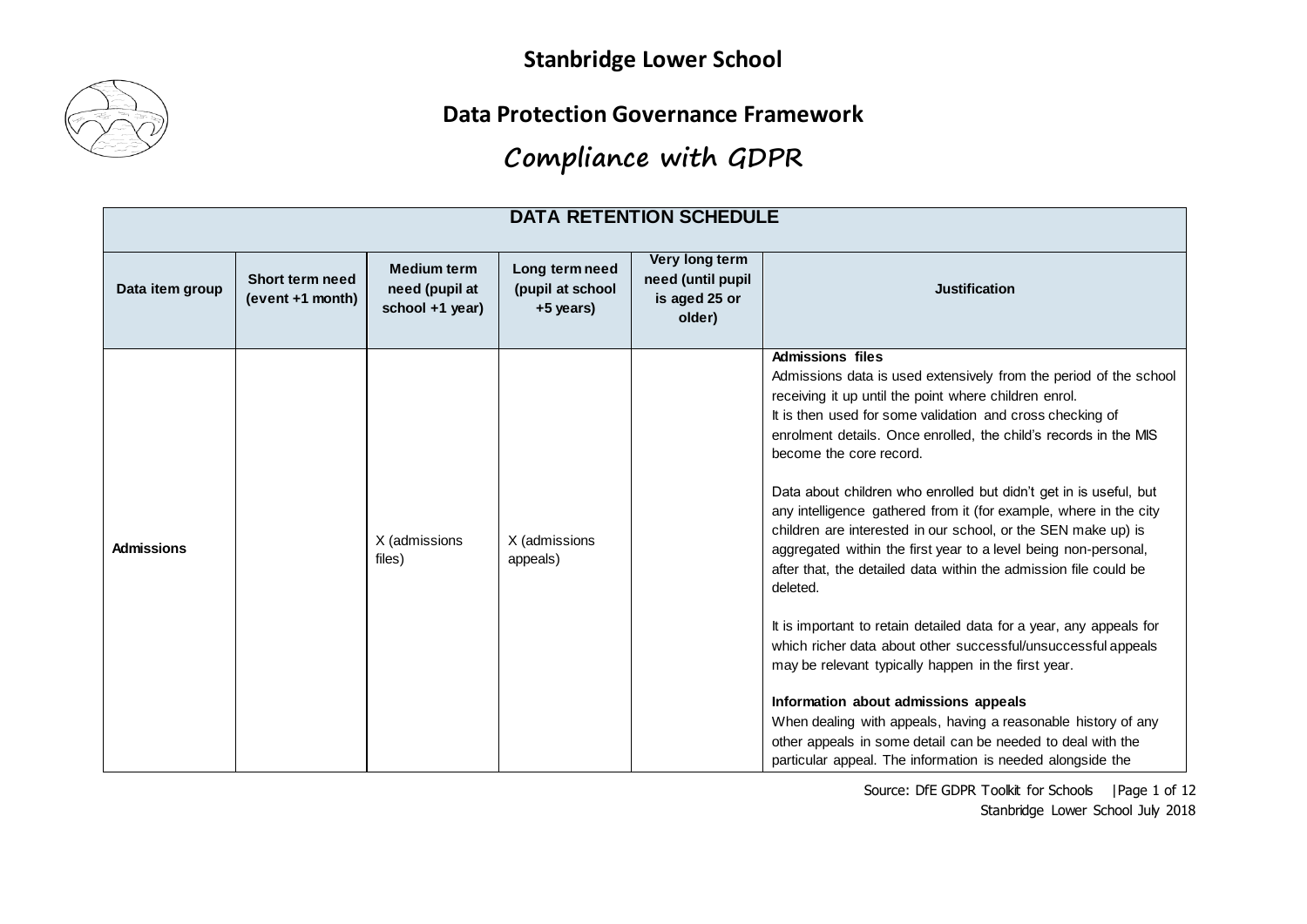

**Data Protection Governance Framework**

|                                   |                                     |                                                         |                                                 |                                                                | admissions policies of the time.                                                                                                                                                                                                                                                                                                                                                                                                                                                                                                                                                                                                                                                                                                                                                                                                                                                                                                                                                                                                                                                                              |
|-----------------------------------|-------------------------------------|---------------------------------------------------------|-------------------------------------------------|----------------------------------------------------------------|---------------------------------------------------------------------------------------------------------------------------------------------------------------------------------------------------------------------------------------------------------------------------------------------------------------------------------------------------------------------------------------------------------------------------------------------------------------------------------------------------------------------------------------------------------------------------------------------------------------------------------------------------------------------------------------------------------------------------------------------------------------------------------------------------------------------------------------------------------------------------------------------------------------------------------------------------------------------------------------------------------------------------------------------------------------------------------------------------------------|
| Data item group                   | Short term need<br>(event +1 month) | <b>Medium term</b><br>need (pupil at<br>school +1 year) | Long term need<br>(pupil at school<br>+5 years) | Very long term<br>need (until pupil<br>is aged 25 or<br>older) | <b>Justification</b>                                                                                                                                                                                                                                                                                                                                                                                                                                                                                                                                                                                                                                                                                                                                                                                                                                                                                                                                                                                                                                                                                          |
| Attainment and<br><b>Progress</b> |                                     |                                                         | X                                               |                                                                | <b>Attainment &amp; Progress</b><br>Formative assessment data is useful as a child is building<br>towards a particular more formal assessment. Once the child<br>leaves the school, it has little value in terms of retention.<br>Summative attainment is the main outcome of what children<br>'attain' in school. It is important that future schools where pupils<br>go on to learn can understand previous attainment. Whilst often<br>that information is 'passed on' smoothly as children move phase,<br>it is not always the case, and thus retaining the names alongside<br>the main attainment data for 1 year after the pupil has left the<br>school feels proportionate.<br>Trend analysis is important, 3 to 5 years is often the 'trend'<br>people look at, but longer may be relevant. Whilst this must be<br>fully flexible in reporting small sub groups, and the data would<br>wish to be retained at individual level, some personal data (for<br>example, name) could be removed from the data to reduce<br>sensitivity.<br>After 3 to 5 years, then aggregated summaries that have no risk |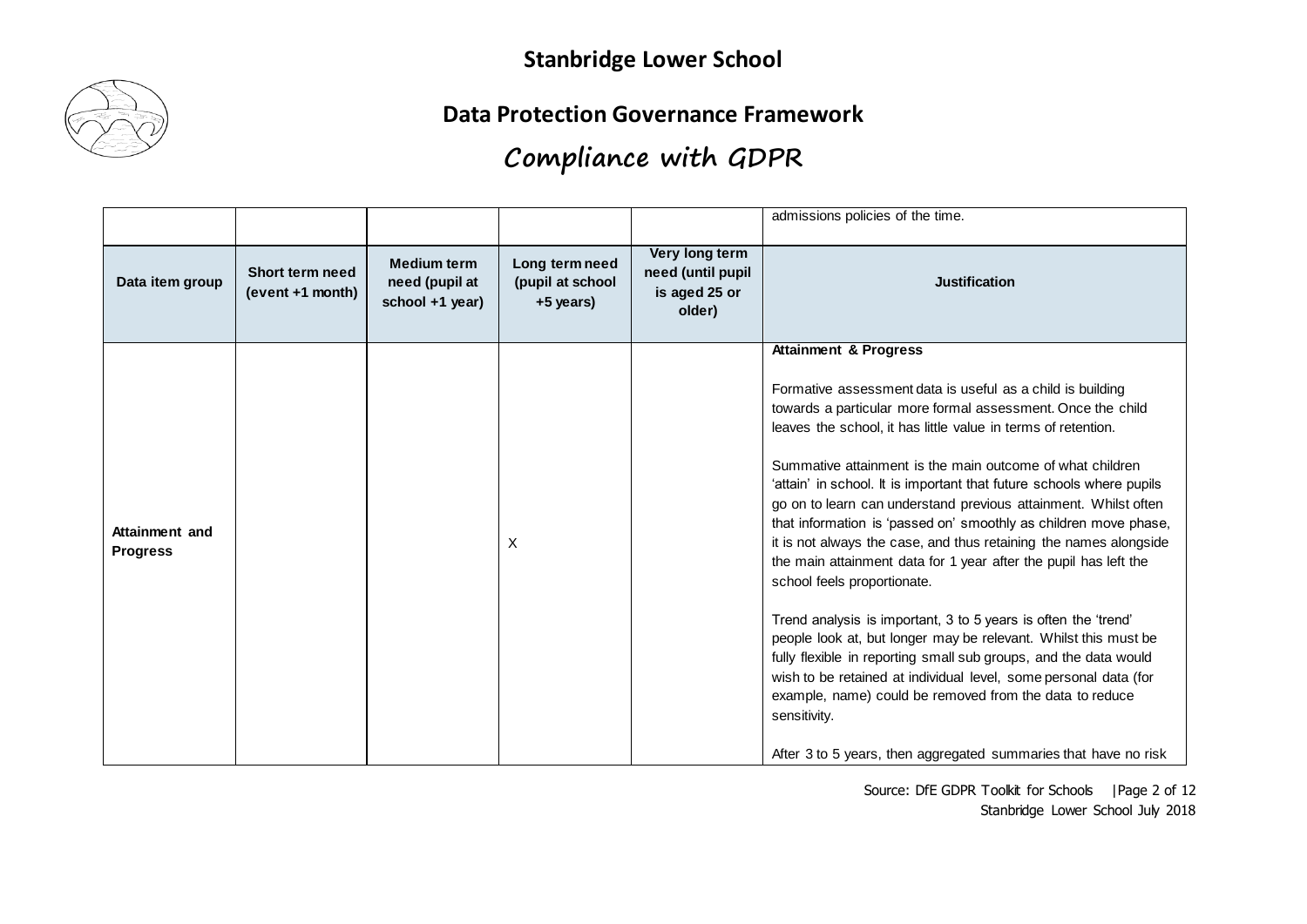

**Data Protection Governance Framework**

|  |  | of identifying individuals are all that are typically needed to be<br>retained. |
|--|--|---------------------------------------------------------------------------------|
|  |  |                                                                                 |

| Data item group | <b>Short term need</b><br>$(event + 1 month)$ | <b>Medium term</b><br>Long term need<br>(pupil at school)<br>need (pupil at<br>school +1 year)<br>+5 years) | Very long term<br>need (until pupil<br>is aged 25 or<br>older) | <b>Justification</b> |
|-----------------|-----------------------------------------------|-------------------------------------------------------------------------------------------------------------|----------------------------------------------------------------|----------------------|
|-----------------|-----------------------------------------------|-------------------------------------------------------------------------------------------------------------|----------------------------------------------------------------|----------------------|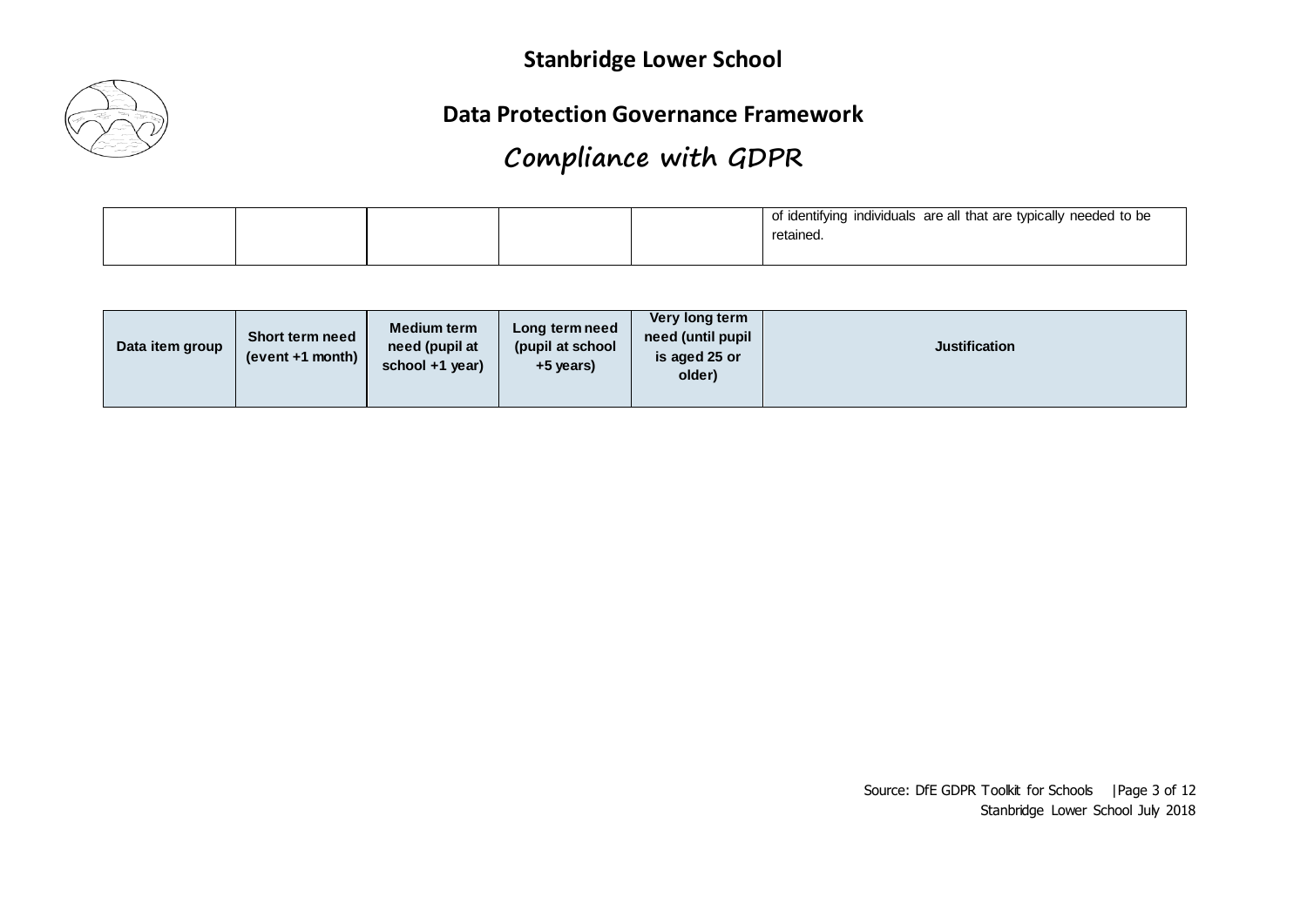

#### **Data Protection Governance Framework**

|                  |   | Attendance                                                                                                                                          |
|------------------|---|-----------------------------------------------------------------------------------------------------------------------------------------------------|
|                  |   | Attendance data probably resides in some 'operational' systems<br>in schools, such as cashless catering. In these systems, the data                 |
|                  |   | should only be retained until the associated business processes                                                                                     |
|                  |   |                                                                                                                                                     |
|                  |   | have concluded (for example, payment of meals). The start of the                                                                                    |
|                  |   | next academic year once all bills are settled feels proportionate.                                                                                  |
|                  |   | Attendance is related to individual attainment and so being able                                                                                    |
|                  |   | to relate attendance to attainment whilst in our care is important.                                                                                 |
|                  |   | Keeping it in detailed, individual form for one year after the pupil                                                                                |
| Attendance       | X | leaves school support conversations about detailed attendance                                                                                       |
|                  |   | that may be needed to best support that child.                                                                                                      |
|                  |   | After that period, non-identifiable summary statistics are all that is<br>required to support longer term trend analysis of attendance<br>patterns. |
|                  |   | Under GDPR data minimisation principle, where 'paper records'                                                                                       |
|                  |   | capture attendance, this paper record duplicates the electronic                                                                                     |
|                  |   | version and is probably required once the paper has been                                                                                            |
|                  |   | transferred to a stable electronic format.                                                                                                          |
|                  |   | This is all relevant for managing children when<br><b>Behaviour</b>                                                                                 |
| <b>Behaviour</b> | X | with at your school. 1 year allows a period of 'handover' to next                                                                                   |
|                  |   | institution with conversations supported by rich data if relevant.                                                                                  |
|                  |   |                                                                                                                                                     |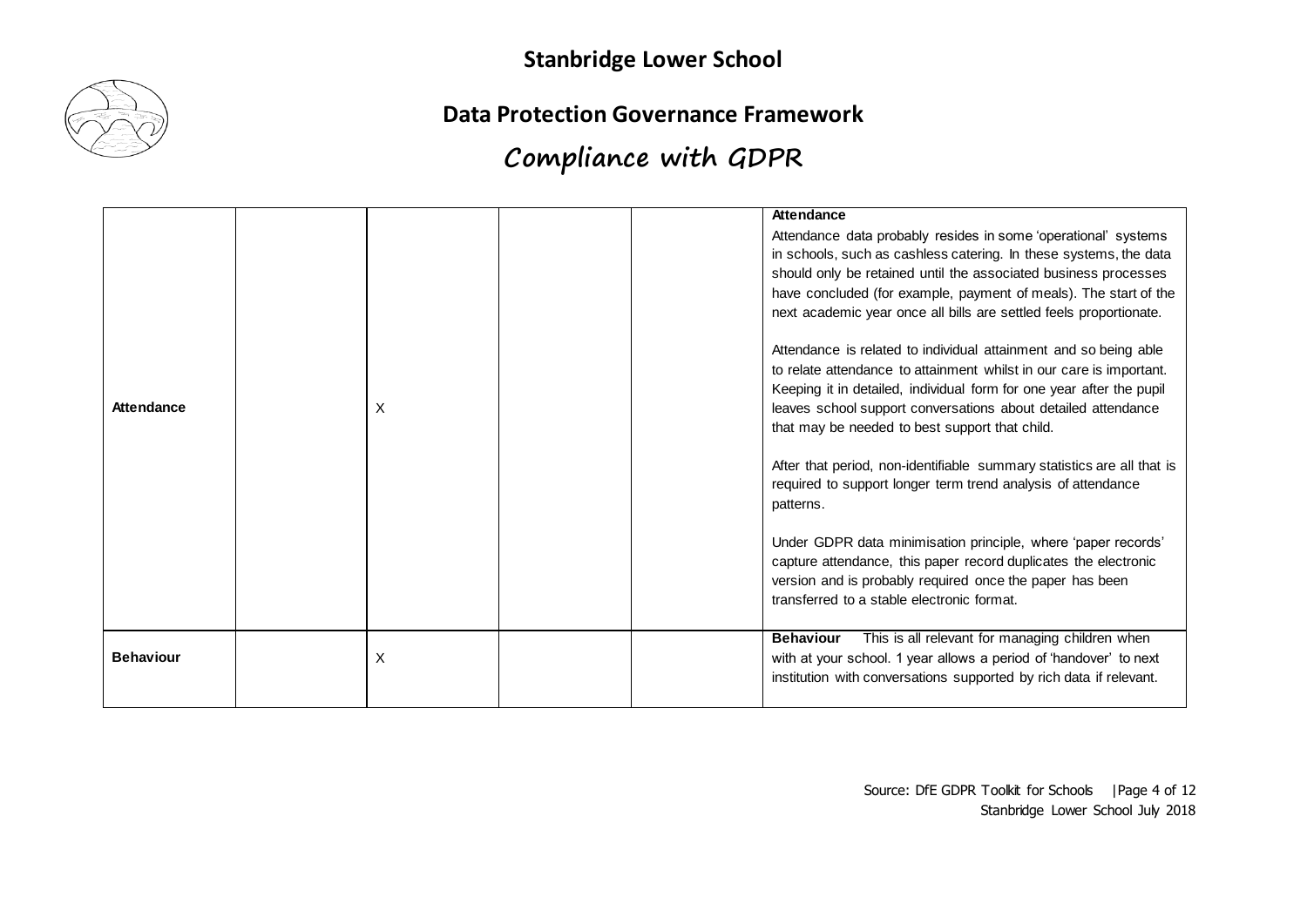

**Data Protection Governance Framework**

| Data item group                                       | Short term need<br>(event +1 month)           | <b>Medium term</b><br>need (pupil at<br>school +1 year) | Long term need<br>(pupil at school<br>+5 years)    | Very long term<br>need (until pupil<br>is aged 25 or<br>older) | <b>Justification</b>                                                                                                                                                                                                                                                                                                                                                                                                                                                                                                                                                                                                                         |
|-------------------------------------------------------|-----------------------------------------------|---------------------------------------------------------|----------------------------------------------------|----------------------------------------------------------------|----------------------------------------------------------------------------------------------------------------------------------------------------------------------------------------------------------------------------------------------------------------------------------------------------------------------------------------------------------------------------------------------------------------------------------------------------------------------------------------------------------------------------------------------------------------------------------------------------------------------------------------------|
| <b>Exclusions</b>                                     |                                               | X                                                       |                                                    |                                                                | Exclusion data should be 'passed on' to subsequent settings.<br>That school then has responsibility for retaining the full history of<br>the child. If a private setting or the school is unsure on where the<br>child has gone, then the school should ensure the LA already has<br>the exclusion data.                                                                                                                                                                                                                                                                                                                                     |
| <b>Identity</b><br>management and<br>authentication   | X (images used<br>for identity<br>management) |                                                         |                                                    |                                                                |                                                                                                                                                                                                                                                                                                                                                                                                                                                                                                                                                                                                                                              |
| <b>Catering and free</b><br>school meal<br>management |                                               | X (meal<br>administration)                              | X (free school<br>meal eligibility<br>information) |                                                                | A short historic record of what a child has had may be useful in<br>case of any food-related incidents at school, or parental queries<br>about the types of meals their children are choosing. Keeping for<br>up to one year also allows time to do accounting work associated<br>with catering. Typically 'one month' may not be enough, but 'one<br>year' feels enough.<br>Due to the way school funding works, free school meal eligibility<br>is a financial matter, and thus keeping this data for 6+1 feels<br>appropriate. This 7-year record also needs to be portable with the<br>pupil, as historic dates can be used for funding. |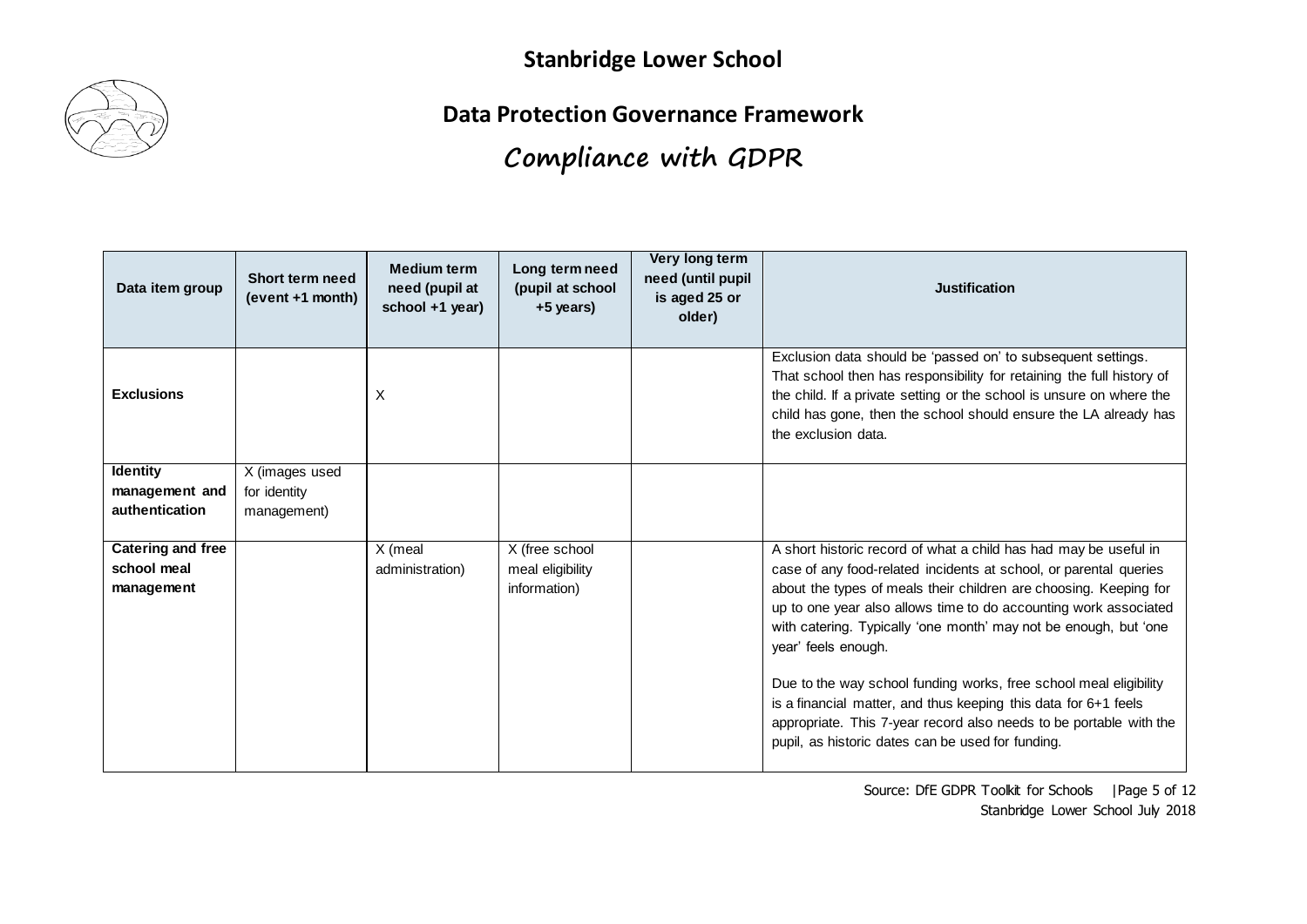

**Data Protection Governance Framework**

**Compliance with GDPR**

Source: DfE GDPR Toolkit for Schools | Page 6 of 12 Stanbridge Lower School July 2018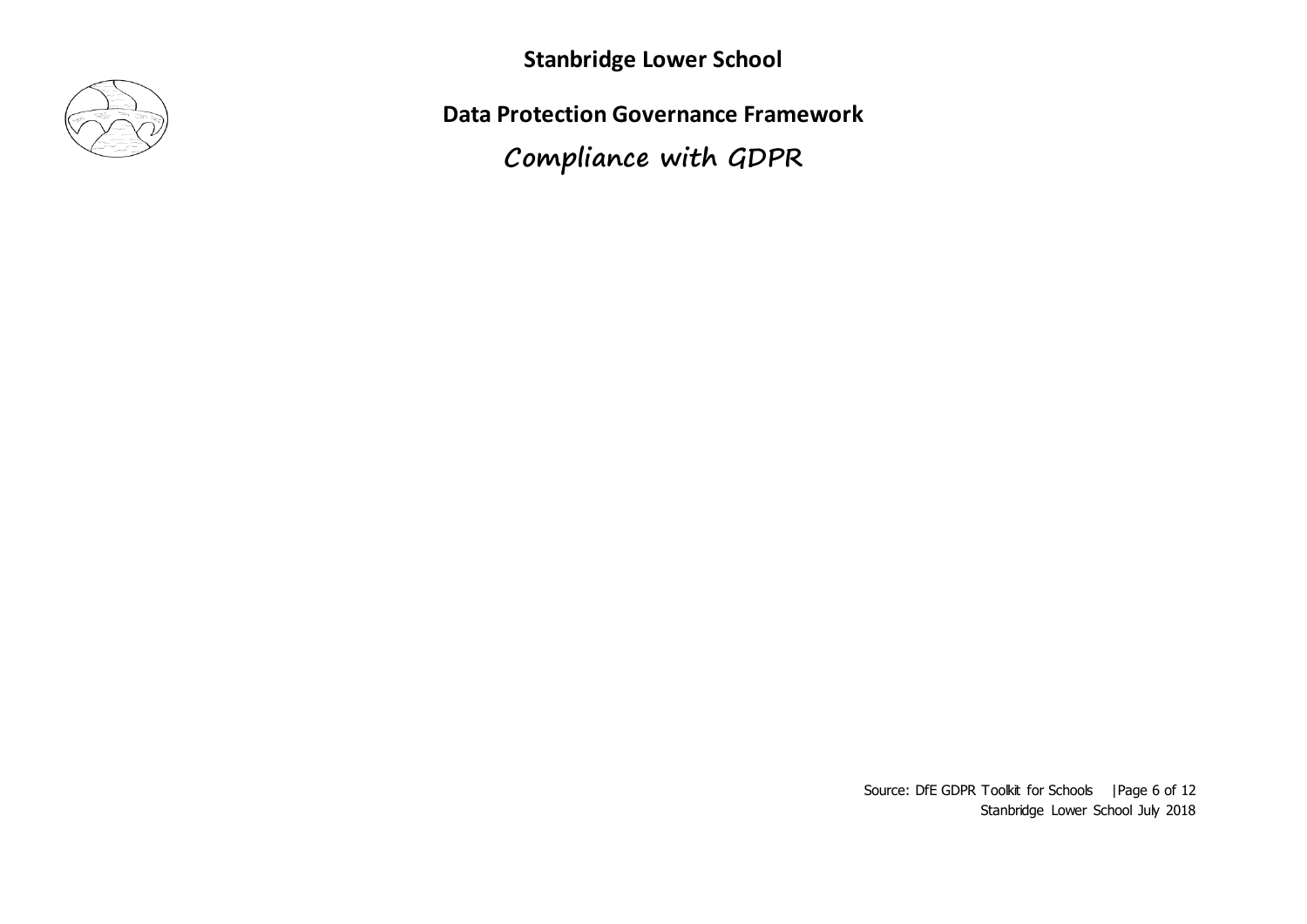

**Data Protection Governance Framework**

# **Compliance with GDPR**

| Data item group                | Short term need<br>(event +1 month)        | <b>Medium term</b><br>need (pupil at<br>school +1 year) | Long term need<br>(pupil at school<br>+5 years)  | Very long term<br>need (until pupil<br>is aged 25 or<br>older) | <b>Justification</b>                                                                                                                                                                                                                                                                                                                                                                                                               |
|--------------------------------|--------------------------------------------|---------------------------------------------------------|--------------------------------------------------|----------------------------------------------------------------|------------------------------------------------------------------------------------------------------------------------------------------------------------------------------------------------------------------------------------------------------------------------------------------------------------------------------------------------------------------------------------------------------------------------------------|
| <b>Trips and</b><br>activities | X (field file)                             |                                                         | X (financial<br>information<br>related to trips) | X (major medical<br>events)                                    | Trips and activities Financial information related to trips should<br>be retained for $6$ years $+1$ for audit purposes. This would include<br>enough child identifiers to be able to confirm contributions.                                                                                                                                                                                                                       |
|                                | X (educational<br>visitors into<br>school) |                                                         |                                                  |                                                                | A 'field file' is the information that is taken on a trip by a school.<br>This can be destroyed following the trip, once any medicines<br>administers on the trip have been entered onto the core system.<br>If there is a minor medical incident (for example, a medical<br>incident dealt with by staff in the way it would be dealt with 'within<br>school') on the trip, then adding it into the core system would be<br>done. |
|                                |                                            |                                                         |                                                  |                                                                | If there is a major incident (for example, a medical incident that<br>needed outside agency) then retaining the entire file until time<br>that the youngest child becomes 25 would be appropriate.                                                                                                                                                                                                                                 |
|                                |                                            |                                                         |                                                  |                                                                | Permission to go on the trip slips will contain personal data, and<br>destroying them after the trip unless any significant incident<br>arises is appropriate, otherwise refer to the policies above.<br>Schools sometimes share personal data with people providing<br>'educational visits' into school. There should be good policies in<br>place to ensure that the sharing is proportionate and                                |

Source: DfE GDPR Toolkit for Schools | Page 7 of 12 Stanbridge Lower School July 2018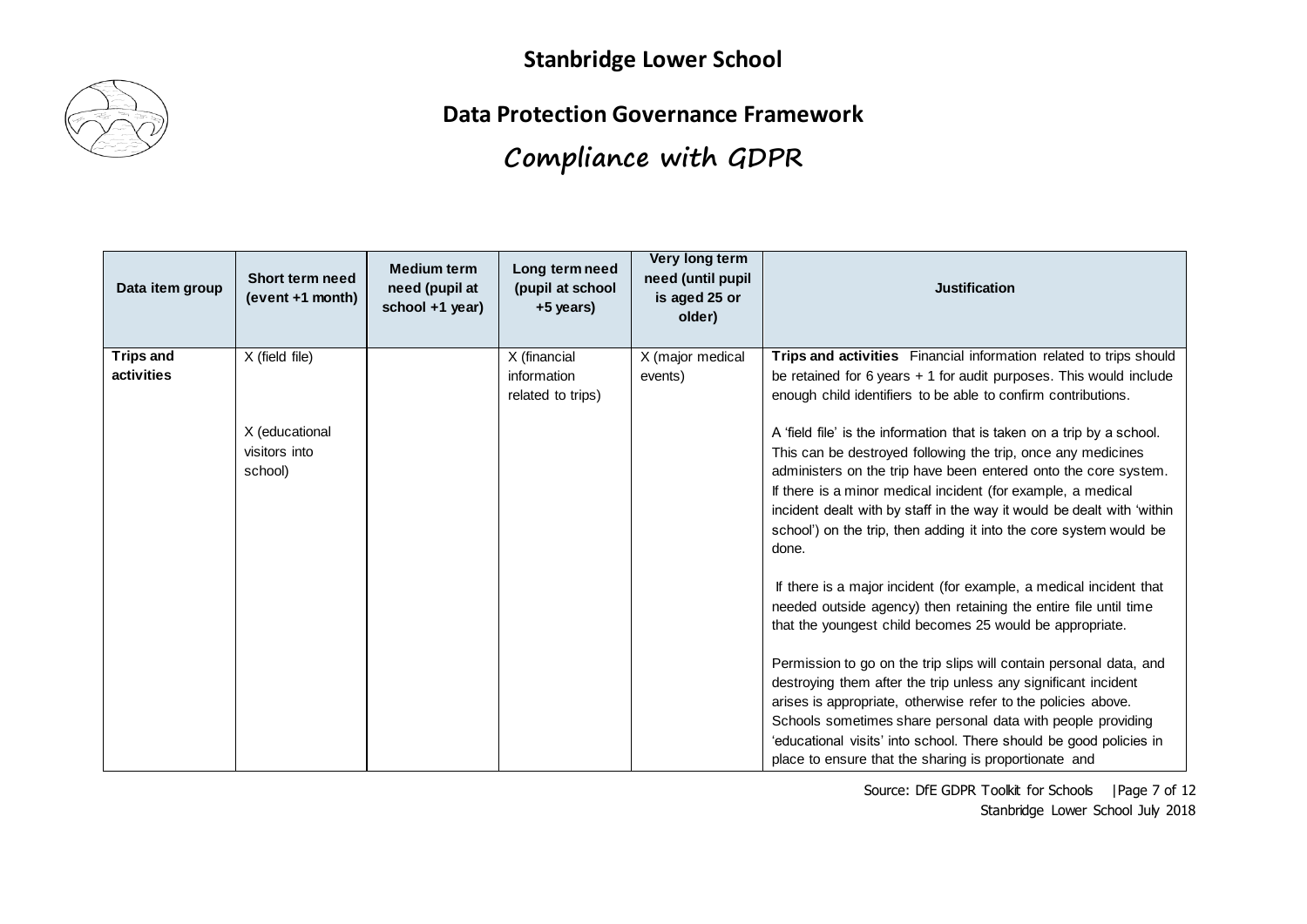

**Data Protection Governance Framework**

# **Compliance with GDPR**

|  |  | $\sim$ Motors $\sim$<br>leted afterwards.<br>nn<br>opriater<br>٦6<br>αU |
|--|--|-------------------------------------------------------------------------|
|  |  |                                                                         |

Source: DfE GDPR Toolkit for Schools | Page 8 of 12 Stanbridge Lower School July 2018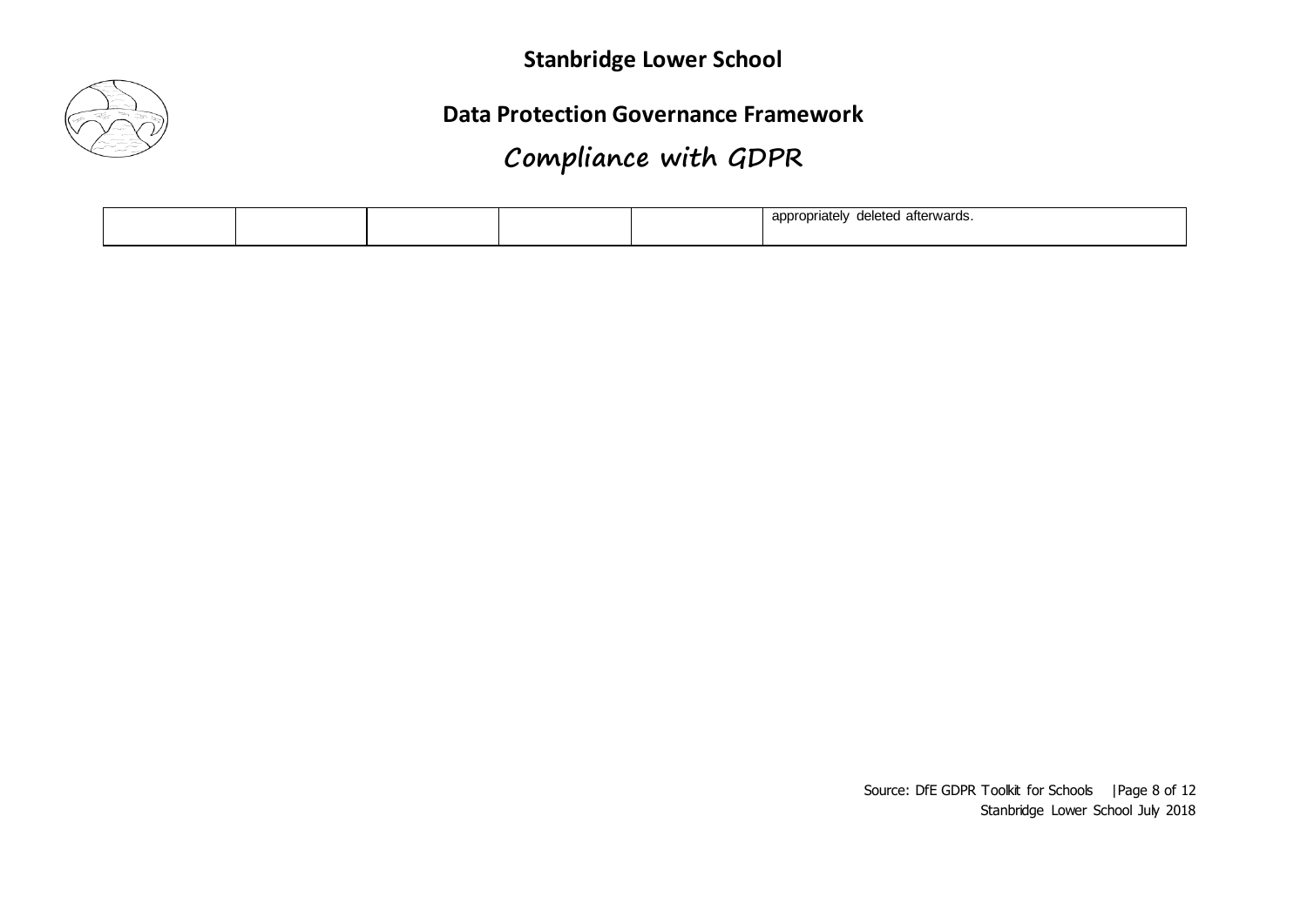

**Data Protection Governance Framework**

| Data item group                                     | Short term need<br>(event +1 month) | <b>Medium term</b><br>need (pupil at<br>school +1 year) | Long term need<br>(pupil at school<br>+5 years) | Very long term<br>need (until pupil<br>is aged 25 or<br>older) | <b>Justification</b>                                                                                                                                                                                                                                                                                                                                                                                                                                                                                                                                                                                                                                                       |
|-----------------------------------------------------|-------------------------------------|---------------------------------------------------------|-------------------------------------------------|----------------------------------------------------------------|----------------------------------------------------------------------------------------------------------------------------------------------------------------------------------------------------------------------------------------------------------------------------------------------------------------------------------------------------------------------------------------------------------------------------------------------------------------------------------------------------------------------------------------------------------------------------------------------------------------------------------------------------------------------------|
| <b>Medical</b><br>information and<br>administration | X (permission<br>slips)             | X (medical<br>conditions and<br>ongoing<br>management)  |                                                 | X medical<br>incidents<br>(potentially)                        | To support any handover work about effective management of<br>medical conditions to a subsequent institution.<br>Permission forms that parents sign should to be retained for the<br>period that medication is given, and for 1 month afterwards if no<br>issue is raised by child/parent. If no issue is raised in that time,<br>that feels a reasonable window to assume all was administered<br>satisfactorily. Adding this policy to the permission slip would<br>seem prudent.<br>Medical 'incidents' that have a behavioural or safeguarding angle<br>(including the school's duty of care) should refer to the retention<br>periods associated with those policies. |
| Safeguarding/Child<br><b>Protection</b>             |                                     |                                                         |                                                 | X                                                              | All data on the safeguarding file potentially forms part of an<br>important story that may be needed retrospectively for many<br>years. The elements of a pupil file (name, address) that are<br>needed to identify children with certainty are needed to be<br>retained along with those records.                                                                                                                                                                                                                                                                                                                                                                         |
| <b>Special</b><br>educational needs                 |                                     |                                                         |                                                 |                                                                |                                                                                                                                                                                                                                                                                                                                                                                                                                                                                                                                                                                                                                                                            |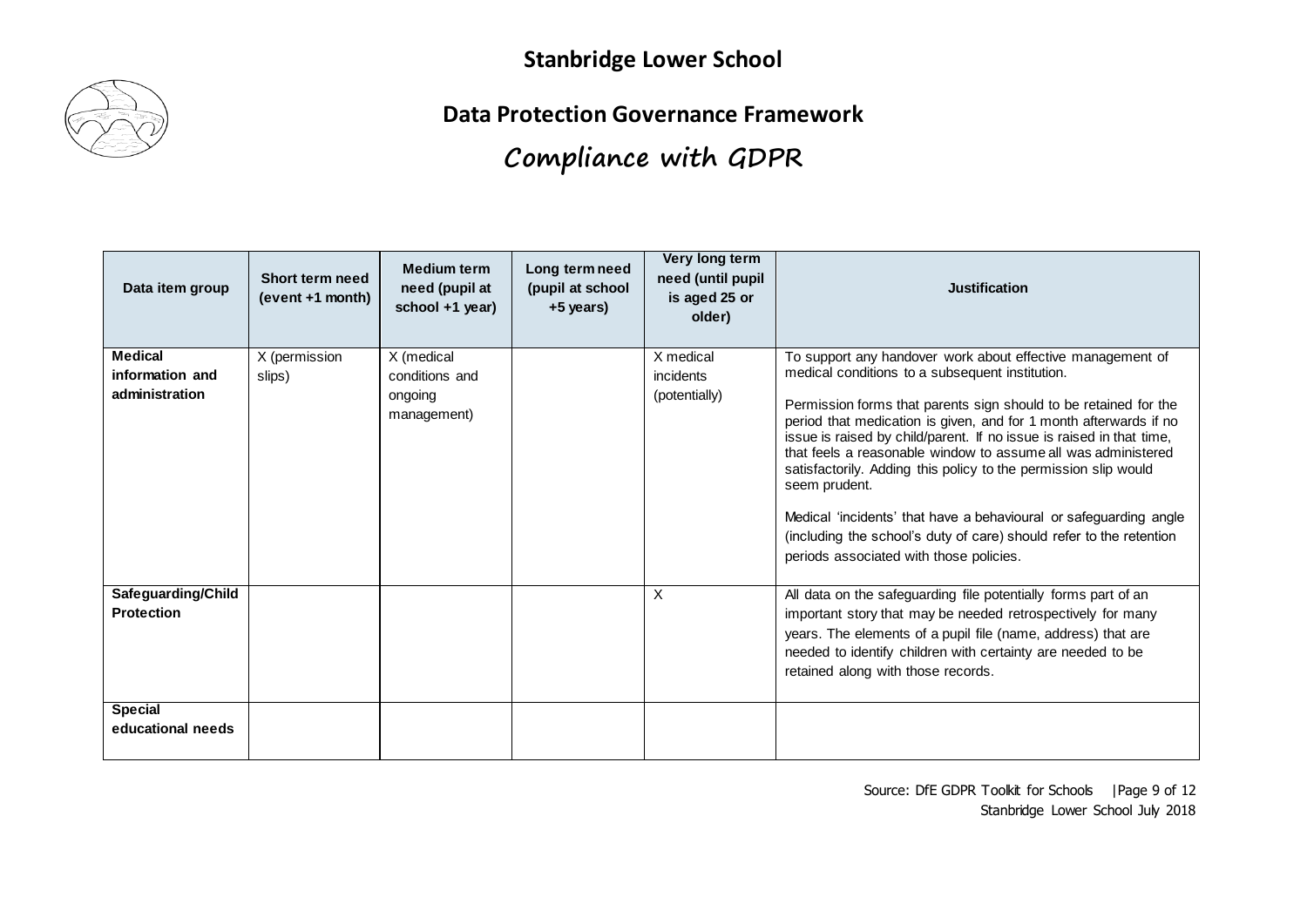

#### **Data Protection Governance Framework**

# **Compliance with GDPR**

| Data item group | <b>Short term need</b><br>(event +1 month) | <b>Medium term</b><br>need (pupil at<br>school +1 year) | Long term need<br>(pupil at school<br>+5 years) | Very long term<br>need (until pupil<br>is aged 25 or<br>older) | <b>Justification</b> |
|-----------------|--------------------------------------------|---------------------------------------------------------|-------------------------------------------------|----------------------------------------------------------------|----------------------|
|-----------------|--------------------------------------------|---------------------------------------------------------|-------------------------------------------------|----------------------------------------------------------------|----------------------|

Source: DfE GDPR Toolkit for Schools | Page 10 of 12 Stanbridge Lower School July 2018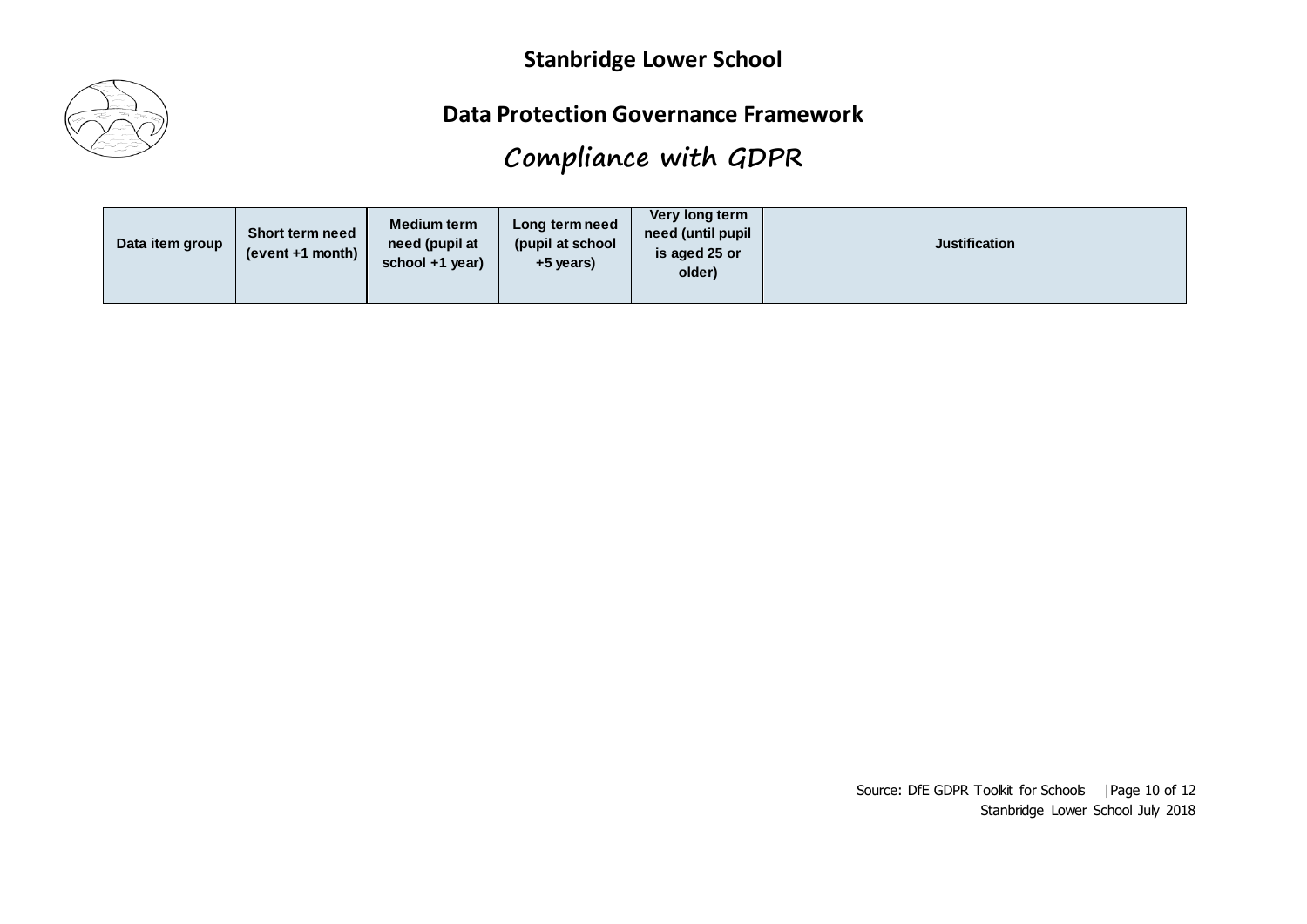

#### **Data Protection Governance Framework**

# **Compliance with GDPR**

| <b>Pupil basic</b> | X (images used in            | X (images used in   | X (postcodes)       | Images are used for different reasons, and the reason should                                                                                                                                                                                                                                                                                                                                                                                                       |
|--------------------|------------------------------|---------------------|---------------------|--------------------------------------------------------------------------------------------------------------------------------------------------------------------------------------------------------------------------------------------------------------------------------------------------------------------------------------------------------------------------------------------------------------------------------------------------------------------|
| details (incl      | identity systems)            | displays in school) |                     | dictate the retention period. Images used purely for identification                                                                                                                                                                                                                                                                                                                                                                                                |
| Personal           |                              |                     |                     | can be deleted when the child leaves the setting. Images used in                                                                                                                                                                                                                                                                                                                                                                                                   |
| identifiers) and   |                              |                     |                     | displays etc. can be retained for educational purposes whilst the                                                                                                                                                                                                                                                                                                                                                                                                  |
|                    |                              |                     |                     | child is at the school. Other usages of images (for example,                                                                                                                                                                                                                                                                                                                                                                                                       |
| pupil              |                              |                     | X (names)           | marketing) should be retained for and used inline with the active                                                                                                                                                                                                                                                                                                                                                                                                  |
| characteristics    | X (biometrics)               |                     |                     | informed consent captured at the outset of using the photograph.                                                                                                                                                                                                                                                                                                                                                                                                   |
|                    | X (house number<br>and road) |                     | X (characteristics) | Biometric data (typically fingerprints used in things like catering)<br>should be used and retained as set out in the active informed<br>consent gained at the outset, but typically this should not be<br>retained long after the activity that requested it's use has finished.<br>(for example, the child no longer attends the school to have a<br>meal).                                                                                                      |
|                    |                              |                     |                     | As set out in other sections, names are needed for smooth<br>handover to subsequent schools for up to one year.<br>Postcode data is useful in analysing longer-term performance<br>trends or how catchment/pupil populations are shifting over time,<br>but full address data (house number and road) is not required for<br>that activity.                                                                                                                        |
|                    |                              |                     |                     | Schools may well provide references for pupils for up to 3 years<br>after they leave, and so retaining the name in the core pupil<br>record is important (this doesn't mean it needs to be retained in<br>all systems). Keeping names attached to safeguarding files for<br>longer than this may be entirely appropriate - see safeguarding<br>section. Characteristics form an essential part of trend analysis,<br>and so retention is in line with those needs. |

**NOTES - Data Retention Schedule**